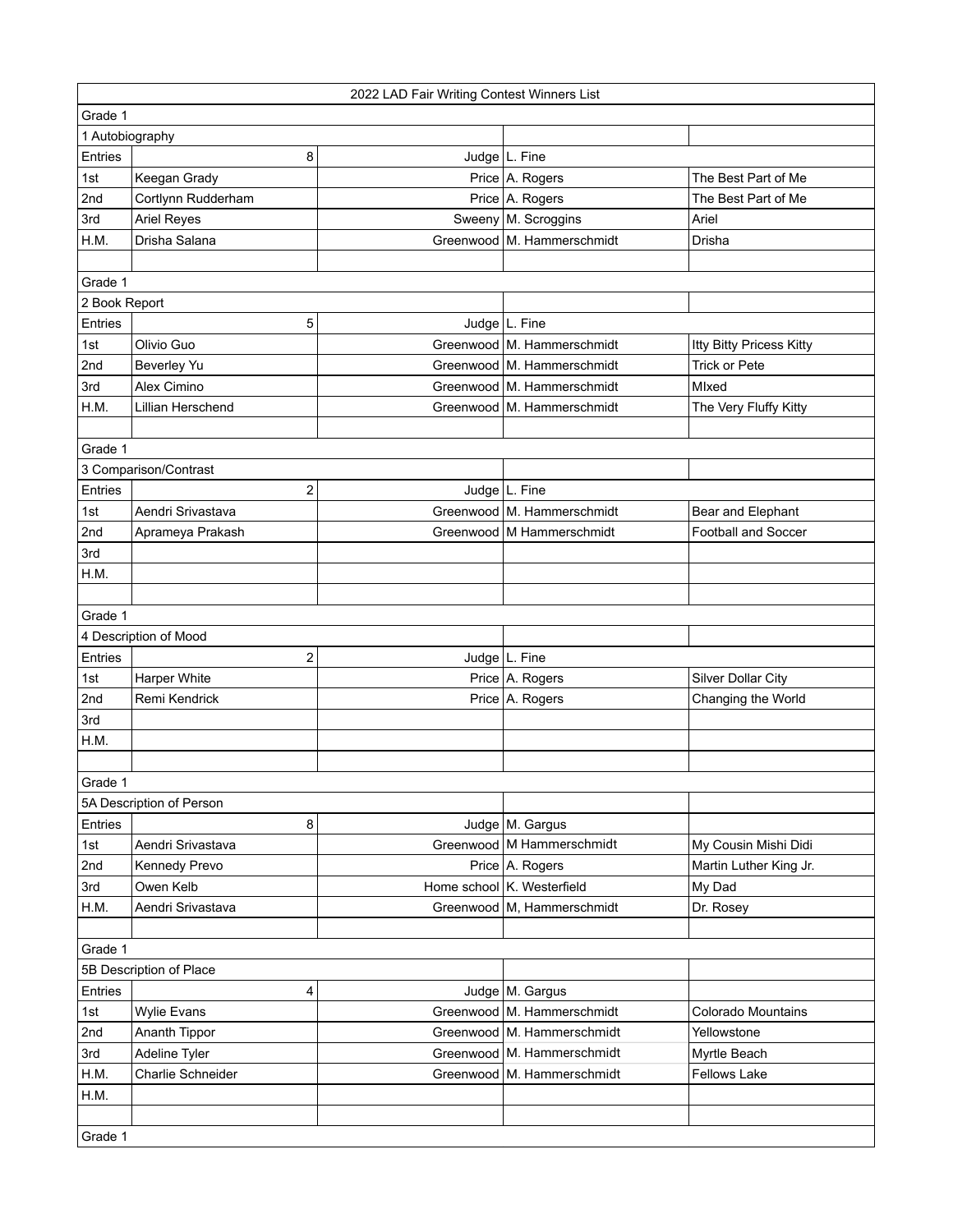|           | 5C Description of Object or Thing |                                  |                              |                             |
|-----------|-----------------------------------|----------------------------------|------------------------------|-----------------------------|
| Entries   | 17                                |                                  | Judge   M. Gargus            |                             |
| 1st       | Aarush Suthar                     |                                  | Greenwood M. Hammerschmidt   | Nose                        |
| 2nd       | Paislee Weary-Stewart             |                                  | Schofield   M. Burton        | Penguins Are Awesome        |
| 3rd       | Harper White                      |                                  | Price A. Rogers              | Strawberry Cheesecake       |
| H.M.      | Sage Vandergrift                  |                                  | Price A. Rogers              | <b>Amazing Penguins</b>     |
|           |                                   |                                  |                              |                             |
|           |                                   |                                  |                              |                             |
| Grade 1   |                                   |                                  |                              |                             |
| 6 Letters |                                   |                                  |                              |                             |
| Entries   | 6                                 |                                  | Judge   M. Gargus            |                             |
| 1st       | Aendri Srivastava                 |                                  | Greenwood   M. Hammerschmidt | Dear Mishi Didi             |
| 2nd       | Aprameya Prakash                  |                                  | Greenwood   M. Hammerschmidt | Dear Nyah                   |
| 3rd       |                                   |                                  |                              |                             |
| H.M.      |                                   |                                  |                              |                             |
|           |                                   |                                  |                              |                             |
| Grade 1   |                                   |                                  |                              |                             |
|           | 7 Essay with Original Photos      |                                  |                              |                             |
| Entries   | 4                                 |                                  | Judge M. Gargus              |                             |
| 1st       | Olivia Guo                        |                                  | Greenwood M. Hammerschmidt   | VanGogh Alive               |
| 2nd       | Aprameya Prakash                  |                                  | Greenwood   M. Hammerschmidt | Winter Holiday              |
| 3rd       | Juliana Watts                     | Buell Watts Home School C. Buell |                              | I Love Flowers              |
| H.M.      | Louise Zimmerman                  |                                  | Greenwood   M. Hammerschmidt | Winter Holiday              |
|           |                                   |                                  |                              |                             |
| Grade 1   |                                   |                                  |                              |                             |
|           | 8 Journal/Diary Fictional         |                                  |                              |                             |
| Entries   | 2                                 |                                  | Judge M. Gargus              |                             |
| 1st       | Shiloh Graves                     |                                  | Greenwood M. Hammerschmidt   | The Mythical Girls          |
| 2nd       | Drisha Salana                     |                                  | Greenwood   M. Hammerschmidt | Snowday                     |
| 3rd       |                                   |                                  |                              |                             |
| H.M.      |                                   |                                  |                              |                             |
|           |                                   |                                  |                              |                             |
| Grade 1   |                                   |                                  |                              |                             |
|           | 9 Journal/Diary Personal          |                                  |                              |                             |
| Entries   | 5                                 |                                  | Judge M. Gargus              |                             |
| 1st       | Aendri Srivastava                 |                                  | Greenwood M. Hammerschmidt   | Winter Holiday Journal 2021 |
| 2nd       | Cora Shaw                         |                                  | Greenwood   M. Hammerschmidt | Cora's Fall Break Journal   |
| 3rd       | Lillian Herschend                 |                                  | Greenwood M. Hammerschmidt   | Winter Holiday Journal      |
|           |                                   |                                  |                              | My New Orleans and          |
| H.M.      | Louise Zimmerman                  |                                  | Greenwood   M. Hammerschmidt | Louisiana Adventures        |
|           |                                   |                                  |                              |                             |
| Grade 1   |                                   |                                  |                              |                             |
|           | 10 Literary Analysis of Character |                                  |                              |                             |
| Entries   | 1                                 |                                  | Judge   A. Hamilton          |                             |
| 1st       | Harper White                      |                                  | Price A. Rogers              | Fly Guy                     |
| 2nd       |                                   |                                  |                              |                             |
| 3rd       |                                   |                                  |                              |                             |
| H.M.      |                                   |                                  |                              |                             |
|           |                                   |                                  |                              |                             |
| Grade 1   |                                   |                                  |                              |                             |
|           | 11 Literary Analysis of Conflict  |                                  |                              |                             |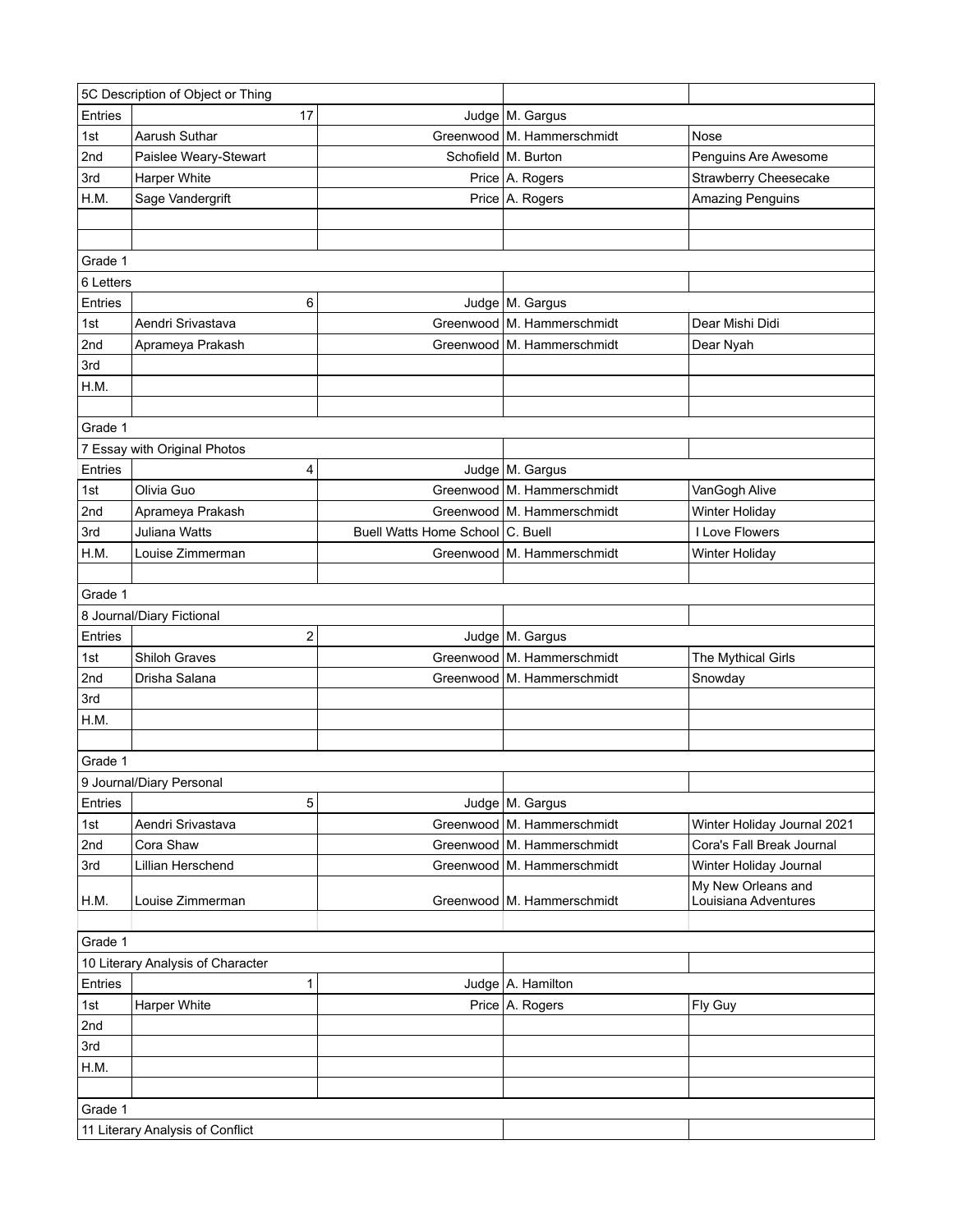| Entries         | 0                                               | Judge |                              |                  |
|-----------------|-------------------------------------------------|-------|------------------------------|------------------|
| 1st             |                                                 |       |                              |                  |
| 2nd             |                                                 |       |                              |                  |
| 3rd             |                                                 |       |                              |                  |
| H.M.            |                                                 |       |                              |                  |
|                 |                                                 |       |                              |                  |
| Grade 1         |                                                 |       |                              |                  |
|                 | 12 Literary Analysis of Setting                 |       |                              |                  |
| Entries         | 0                                               | Judge |                              |                  |
| 1st             |                                                 |       |                              |                  |
| 2nd             |                                                 |       |                              |                  |
| 3rd             |                                                 |       |                              |                  |
| H.M.            |                                                 |       |                              |                  |
|                 |                                                 |       |                              |                  |
| Grade 1         |                                                 |       |                              |                  |
|                 | 13 Literary Analysis of Symbol                  |       |                              |                  |
| Entries         | 0                                               | Judge |                              |                  |
| 1st             |                                                 |       |                              |                  |
| 2nd             |                                                 |       |                              |                  |
| 3rd             |                                                 |       |                              |                  |
| H.M.            |                                                 |       |                              |                  |
|                 |                                                 |       |                              |                  |
| Grade 1         |                                                 |       |                              |                  |
|                 | 14 Literary Analysis of Techniques              |       |                              |                  |
| Entries         | 0                                               | Judge |                              |                  |
| 1st             |                                                 |       |                              |                  |
| 2nd             |                                                 |       |                              |                  |
| 3rd             |                                                 |       |                              |                  |
| H.M.            |                                                 |       |                              |                  |
|                 |                                                 |       |                              |                  |
| Grade 1         |                                                 |       |                              |                  |
|                 | 15 Literary Analysis of Theme                   |       |                              |                  |
| Entries         | 0                                               | Judge |                              |                  |
| 1st             |                                                 |       |                              |                  |
| 2nd             |                                                 |       |                              |                  |
| 3rd             |                                                 |       |                              |                  |
| H.M.            |                                                 |       |                              |                  |
|                 |                                                 |       |                              |                  |
| Grade 1         |                                                 |       |                              |                  |
| 16 Media Review |                                                 |       |                              |                  |
| Entries         | 5                                               |       | Judge K. Meinhardt           |                  |
| 1st             | Penelope Donn                                   |       | McBride S. Summers           | It It Cake?      |
| 2nd             | Aprameya Prakash                                |       | Greenwood   M. Hammerschmidt | Mario Video Game |
| 3rd             | Aendri Srivastava                               |       | Greenwood   M. Hammerschmidt | Shiva            |
| H.M.            | Clara Peterson                                  |       | McBride S. Summers           | Minecraft        |
|                 |                                                 |       |                              |                  |
|                 |                                                 |       |                              |                  |
| Grade 1         |                                                 |       |                              |                  |
|                 | 17 Original Lit. Related Newspaper - Individual |       |                              |                  |
| Entries         | $\pmb{0}$                                       | Judge |                              |                  |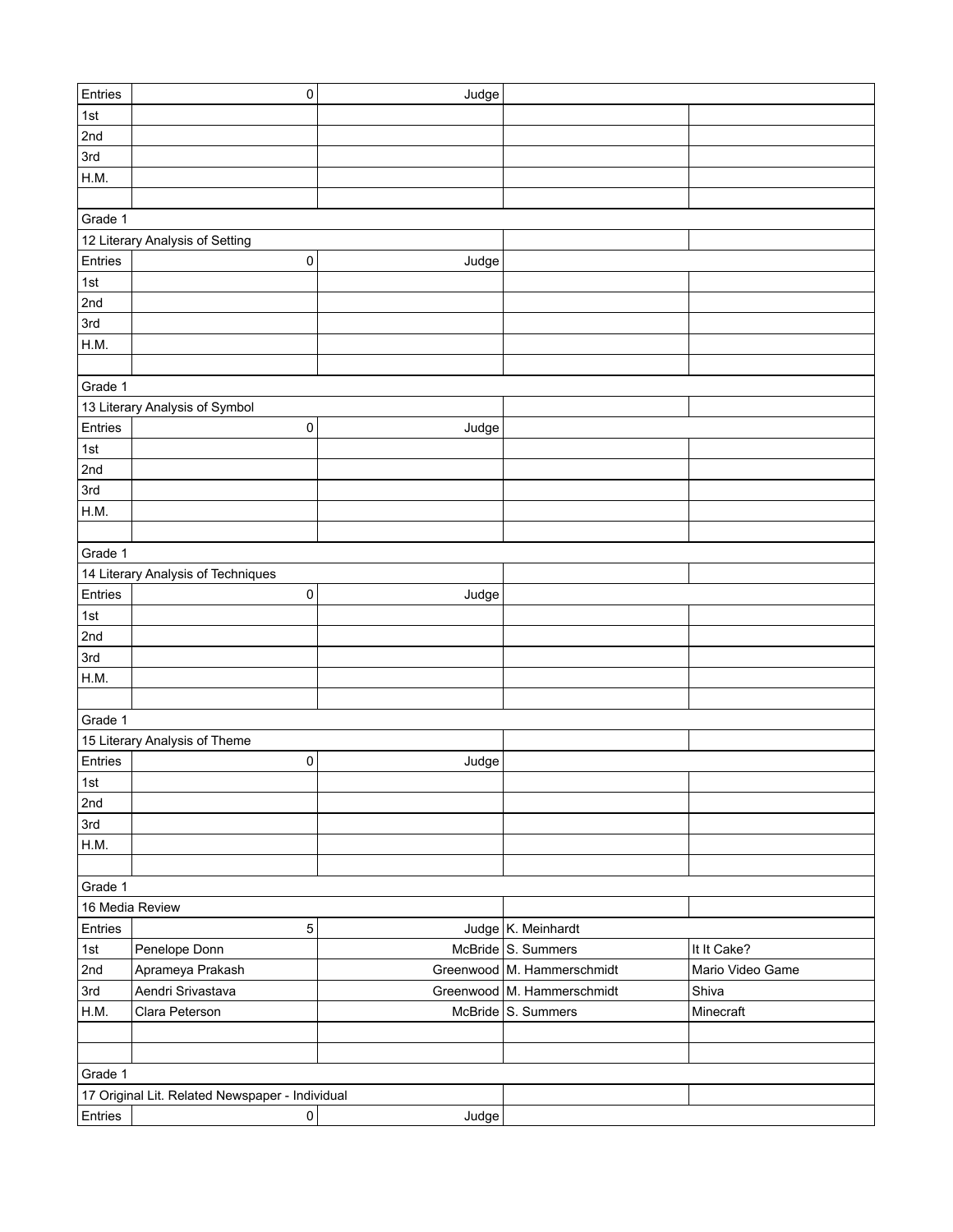| 1st           |                                                  |       |                              |                             |
|---------------|--------------------------------------------------|-------|------------------------------|-----------------------------|
| 2nd           |                                                  |       |                              |                             |
| 3rd           |                                                  |       |                              |                             |
| H.M.          |                                                  |       |                              |                             |
|               |                                                  |       |                              |                             |
| Grade 1       |                                                  |       |                              |                             |
|               | 18 Original Lit. Related Newspaper - Small Group |       |                              |                             |
| Entries       | 0                                                | Judge |                              |                             |
| 1st           |                                                  |       |                              |                             |
| 2nd           |                                                  |       |                              |                             |
| 3rd           |                                                  |       |                              |                             |
| H.M.          |                                                  |       |                              |                             |
|               |                                                  |       |                              |                             |
|               |                                                  |       |                              |                             |
| Grade 1       |                                                  |       |                              |                             |
|               | 19 Documented Essay                              |       |                              |                             |
| Entries       | 0                                                | Judge |                              |                             |
| 1st           |                                                  |       |                              |                             |
| 2nd           |                                                  |       |                              |                             |
| 3rd           |                                                  |       |                              |                             |
| H.M.          |                                                  |       |                              |                             |
|               |                                                  |       |                              |                             |
| Grade 1       |                                                  |       |                              |                             |
| 20A Narration |                                                  |       |                              |                             |
| Entries       | 6                                                |       | Judge K. Meinhardt           |                             |
| 1st           | <b>Kinsley Dover</b>                             |       | Sweeny   M. Scroggins        | Pigeon Wanted to Swim       |
| 2nd           | <b>Brenly Perkins</b>                            |       | Lyon A, Hangen               | Loo The Bunny               |
| 3rd           | Aendri Srivastava                                |       | Greenwood   M. Hammerschmidt | My Snowflake                |
| H.M.          | Lillian Herschend                                |       | Greenwood   M. Hammerschmidt | <b>Beautiful Snowflake</b>  |
|               |                                                  |       |                              |                             |
| Grade 1       |                                                  |       |                              |                             |
|               | 20B Personal Experience Narrative                |       |                              |                             |
| Entries       | 8                                                |       | Judge K. Meinhardt           |                             |
| 1st           | Reagan Lindsay                                   |       | Greenwood   M. Hammerschmidt | <b>Christmas Time!</b>      |
| 2nd           | Kennedy Prevo                                    |       | Price A. Rogers              | My Family Trip              |
| 3rd           | Louise Zimmerman                                 |       | Greenwood   M. Hammerschmidt | <b>Winter Break</b>         |
|               |                                                  |       |                              | How I Celebrate Christmas & |
| H.M.          | Aarush Suthar                                    |       | Greenwood   M. Hammerschmidt | Diwali                      |
|               |                                                  |       |                              |                             |
|               |                                                  |       |                              |                             |
| Grade 1       |                                                  |       |                              |                             |
|               | 21a Original Illustrated Book                    |       |                              |                             |
| Entries       | 18                                               |       | Judge   K. Meinhardt         |                             |
| 1st           | Nico Smith                                       |       | Schofield   M. Burton        | Moo-Moo And The Cheese      |
| 2nd           | Nora Layman                                      |       | McCulloch   M. Scroggins     | Macaws                      |
| 3rd           | Emilia Scullawl                                  |       | Price A, Rogers              | The Missing Stripes         |
| H.M.          | Kenzi Boehler                                    |       | Sweeny   M. Scroggins        | All About Animals in Winter |
|               |                                                  |       |                              |                             |
|               |                                                  |       |                              |                             |
| Grade 1       |                                                  |       |                              |                             |
|               | 21b Original graphic story/comic book            |       |                              |                             |
|               |                                                  |       |                              |                             |
| Entries       | 7                                                |       | Judge   K. Meinhardt         |                             |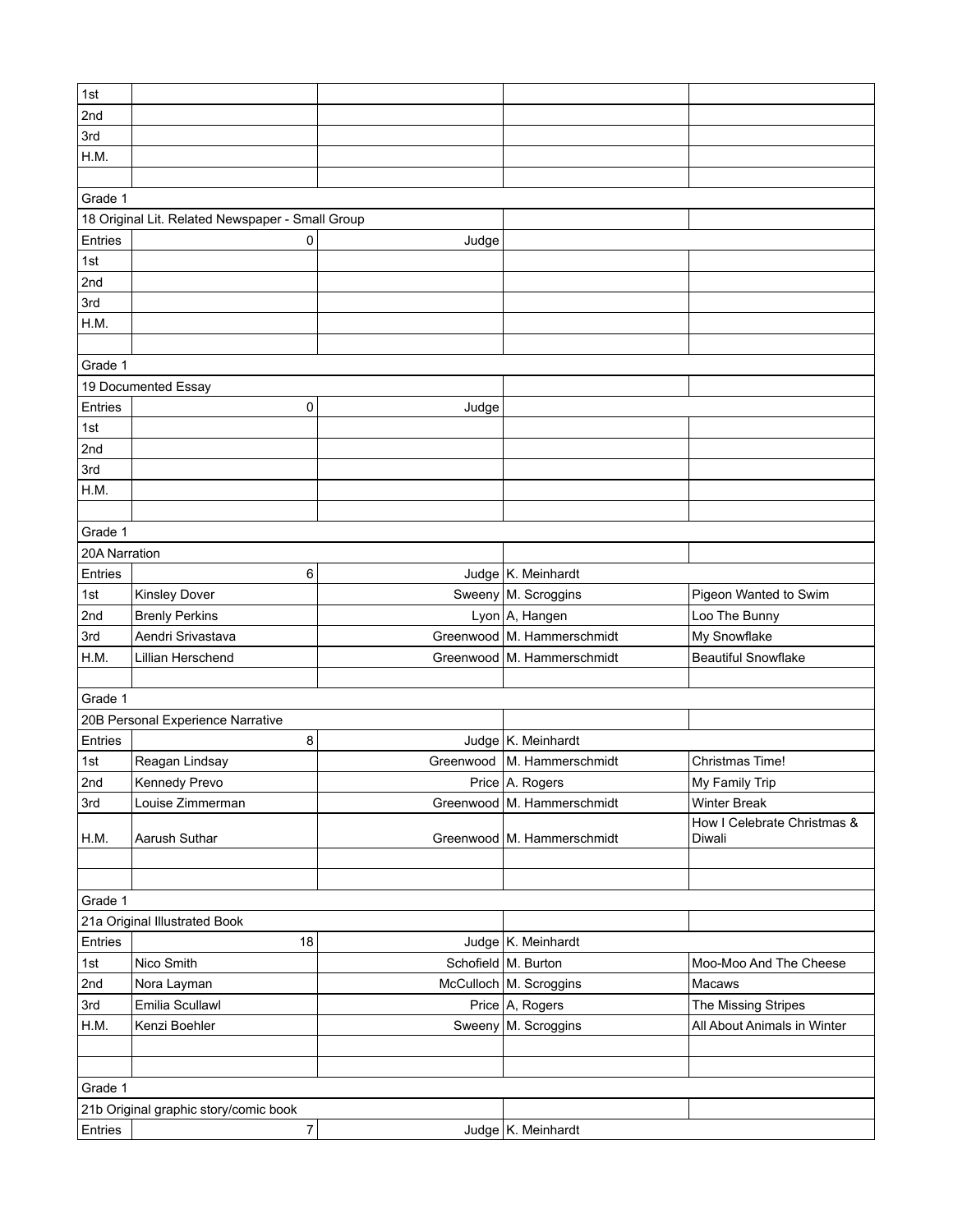| 1st            | Elisa Hemphill                              | Summit Prep   L. Ursino |                              | The Lost Puppy That Was<br>Found |
|----------------|---------------------------------------------|-------------------------|------------------------------|----------------------------------|
|                | Edie Brown                                  |                         | McBride S. Summers           | <b>Gingerbread Girl</b>          |
| 2nd<br>3rd     | Gunnar Seaman                               | Summit Prep   L. Ursino |                              | Super Dog                        |
| H.M.           |                                             |                         | McBride S. Summers           | Little Red Hen                   |
|                | Akari Murdaugh                              |                         |                              |                                  |
|                |                                             |                         |                              |                                  |
| Grade 1        |                                             |                         |                              |                                  |
| Entries        | 22 Original Book without Illustrations<br>0 |                         |                              |                                  |
| 1st            |                                             | Judge                   |                              |                                  |
| 2nd            |                                             |                         |                              |                                  |
| 3rd            |                                             |                         |                              |                                  |
| H.M            |                                             |                         |                              |                                  |
|                |                                             |                         |                              |                                  |
| Grade 1        |                                             |                         |                              |                                  |
|                | 23 Creative Nonfiction                      |                         |                              |                                  |
| Entries        | 4                                           |                         | Judge Justin Bennett         |                                  |
| 1st            | <b>Beverly Yu</b>                           |                         | Greenwood   M. Hammerschmidt | Flamingos                        |
| 2nd            | <b>Piper Leavitt</b>                        |                         | Greenwood   M. Hammerschmidt | Koala                            |
| 3rd            | Ananth Tipper                               |                         | Greenwood M. Hammerschmidt   | Red Vocari                       |
| H.M.           | Lillian Herschen                            |                         | Greenwood   M. Hammerschmidt | Macaws                           |
|                |                                             |                         |                              |                                  |
| Grade 1        |                                             |                         |                              |                                  |
|                | 24 Personal Opinion                         |                         |                              |                                  |
| Entries        | 14                                          |                         | Judge J. Bennett             |                                  |
| 1st            | Kennedy Prevo                               |                         | Price A. Rogers              | School                           |
| 2nd            | Gwen Trombold                               |                         | Greenwood M. Hammerschmidt   | If I Were President              |
| 3rd            | Ember Anderson                              |                         | Greenwood   M. Hammerschmidt | If I Were the President          |
| H.M.           | <b>Brewer Ancipinck</b>                     |                         | Summit L. Ursino             | Urban Air                        |
|                |                                             |                         |                              |                                  |
| Grade 1        |                                             |                         |                              |                                  |
| 25 Persuasion  |                                             |                         |                              |                                  |
| Entries        | $\overline{7}$                              |                         | Judge J. Bennett             |                                  |
| ∣1st           | Nevaeh Pindris                              |                         | McBride S. Summers           | Fall is Fun                      |
| 2nd            | Nishtha Mahota                              |                         | Summit L. Ursino             | Dogs Are Great                   |
| 3rd            | Clara Peterson                              |                         | McBride S. Summers           | I Like Fall                      |
| H.M.           | Graham Laurie                               |                         | McBride S. Summers           | Summer Is Best                   |
|                |                                             |                         |                              |                                  |
| Grade 1        |                                             |                         |                              |                                  |
| 26 Short Story |                                             |                         |                              |                                  |
| Entries        | 8                                           |                         | Judge J. Bennett             |                                  |
| 1st            | Drisha Salana                               |                         | Greenwood   M. Hammerschmidt | Where is my Backpack?            |
| 2nd            | Reagan Lindsay                              |                         | Greenwood   M. Hammerschmidt | Snow Days                        |
| 3rd            | Lillian Herschend                           |                         | Greenwood   M. Hammerschmidt | Magic Snowman                    |
| H.M.           | Aendri Srivastava                           |                         | Greenwood   M. Hammerschmidt | Aendri the Snowman               |
|                |                                             |                         |                              |                                  |
| Grade 1        |                                             |                         |                              |                                  |
| 27 Satire      |                                             |                         |                              |                                  |
| Entries        | 0                                           | Judge                   |                              |                                  |
| 1st            |                                             |                         |                              |                                  |
| 2nd            |                                             |                         |                              |                                  |
|                |                                             |                         |                              |                                  |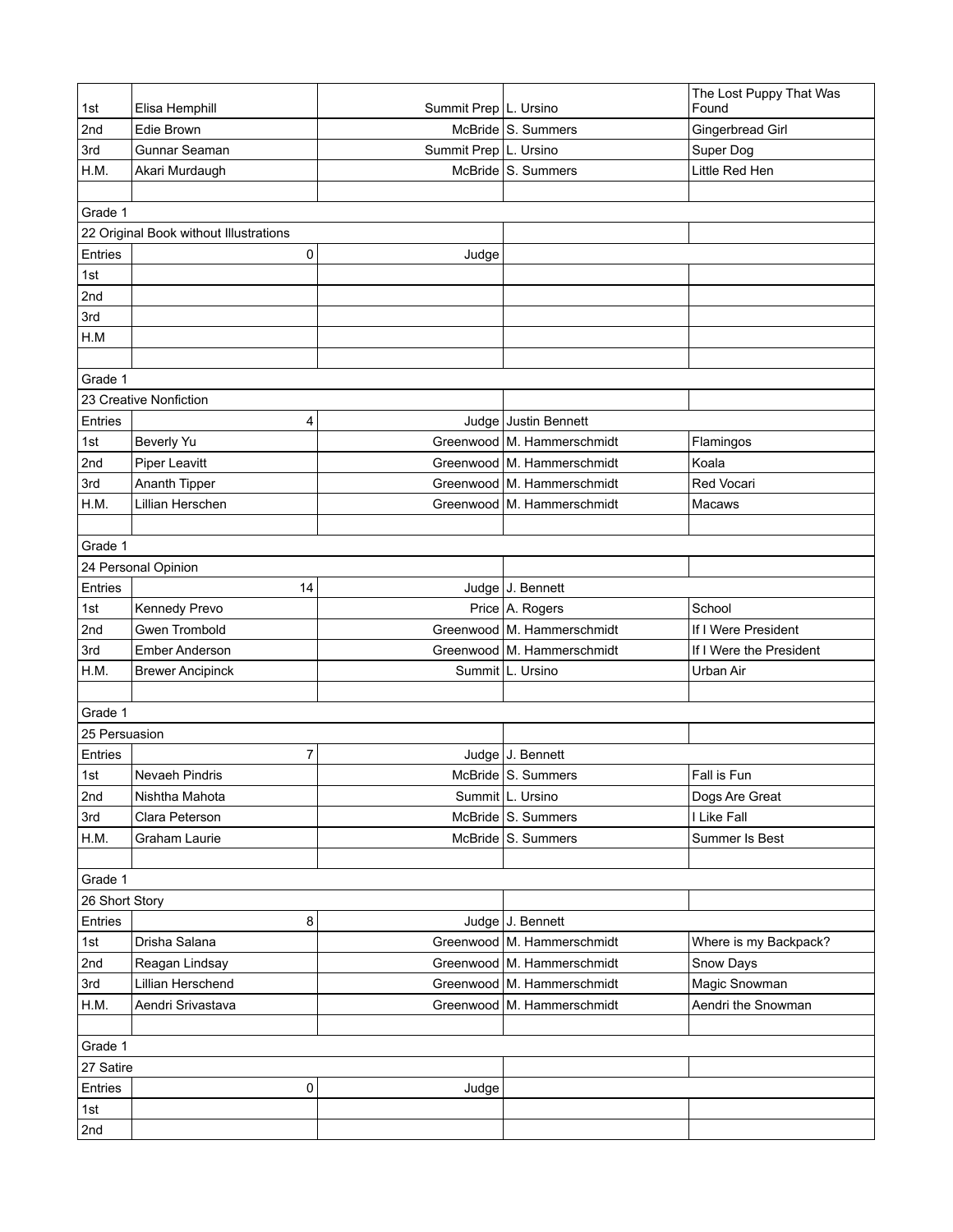| 3rd             |                                             |                    |                            |                                   |
|-----------------|---------------------------------------------|--------------------|----------------------------|-----------------------------------|
| H.M.            |                                             |                    |                            |                                   |
|                 |                                             |                    |                            |                                   |
|                 |                                             |                    |                            |                                   |
| Grade 1         |                                             |                    |                            |                                   |
| 28 Prose Parody |                                             |                    |                            |                                   |
| Entries         | 0                                           | Judge              |                            |                                   |
| 1st             |                                             |                    |                            |                                   |
| 2nd             |                                             |                    |                            |                                   |
| 3rd             |                                             |                    |                            |                                   |
| H.M.            |                                             |                    |                            |                                   |
|                 |                                             |                    |                            |                                   |
| Grade 1         |                                             |                    |                            |                                   |
|                 | 29 Original Poetry Anthology -- Individual  |                    |                            |                                   |
| Entries         | 0                                           |                    |                            |                                   |
|                 |                                             | Judge              |                            |                                   |
| 1st             |                                             |                    |                            |                                   |
| 2nd             |                                             |                    |                            |                                   |
| 3rd             |                                             |                    |                            |                                   |
| H.M.            |                                             |                    |                            |                                   |
|                 |                                             |                    |                            |                                   |
|                 |                                             |                    |                            |                                   |
| Grade 1         |                                             |                    |                            |                                   |
|                 | 30 Original Poetry Anthology -- Small Group |                    |                            |                                   |
| Entries         | 3                                           |                    | Judge Justin Bennett       |                                   |
| 1st             | <b>Brown Small Group</b>                    | McCulloch J. Brown |                            | We Are Unique                     |
| 2nd             | <b>Ursino Small Group</b>                   | Summit Ursino      |                            | Our Favorite Places Drometes      |
|                 |                                             |                    |                            |                                   |
| 3rd             | Ursino Small Group (1)                      | Summit Ursino      |                            | Our Class                         |
| H.M.            |                                             |                    |                            |                                   |
|                 |                                             |                    |                            |                                   |
| Grade 1         |                                             |                    |                            |                                   |
|                 | 31 Original Poetry Anthology--Class         |                    |                            |                                   |
| Entries         | 0                                           | Judge              |                            |                                   |
| 1st             |                                             |                    |                            |                                   |
| 2nd             |                                             |                    |                            |                                   |
| 3rd             |                                             |                    |                            |                                   |
| H.M.            |                                             |                    |                            |                                   |
|                 |                                             |                    |                            |                                   |
| Grade 1         |                                             |                    |                            |                                   |
|                 | 32 Original Illustrated Book by Group       |                    |                            |                                   |
| Entries         | $\overline{\mathbf{c}}$                     |                    | Judge T. York              |                                   |
|                 |                                             |                    |                            |                                   |
| 1st             | First Grade Class                           |                    | Greenwood M. Hammerschmidt | Amazing Animals A-Z               |
| 2nd             | Aden Livingston & Castiel Gonz              |                    | McCulloch   M. Scroggins   | Plants Vs. Zombies &<br>Spiderman |
| 3rd             |                                             |                    |                            |                                   |
|                 |                                             |                    |                            |                                   |
| H.M.            |                                             |                    |                            |                                   |
|                 |                                             |                    |                            |                                   |
| Grade 1         |                                             |                    |                            |                                   |
|                 | 33 Original Prose Anthology by individual   |                    |                            |                                   |
| Entries         | 1                                           |                    | Judge L. Ochner            |                                   |
| 1st             | Penelope Donn                               |                    | McBride S. Summers         | <b>Writing Portfolio</b>          |
| 2nd             |                                             |                    |                            |                                   |
| 3rd             |                                             |                    |                            |                                   |
|                 |                                             |                    |                            |                                   |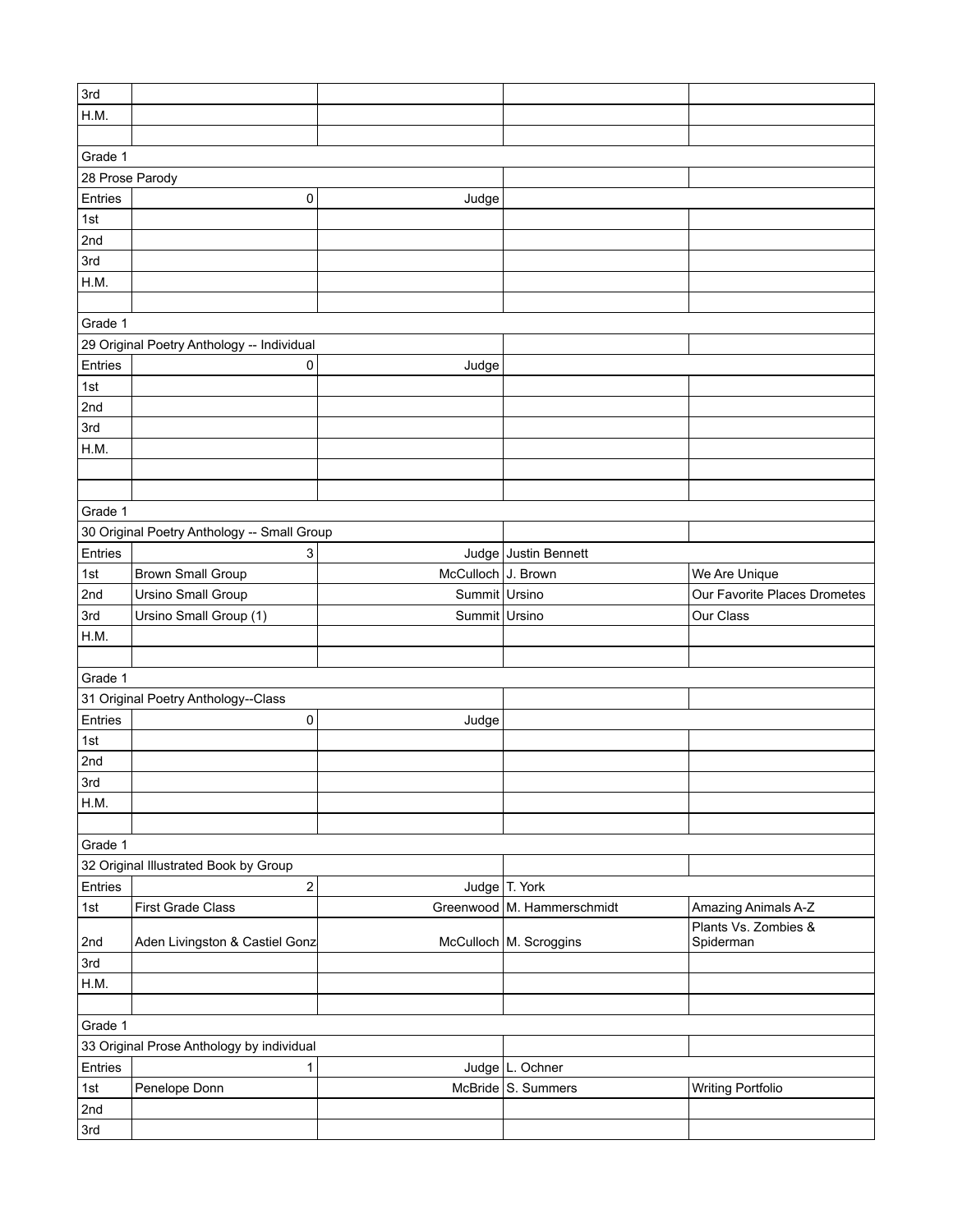| H.M.    |                                                          |       |                          |                            |
|---------|----------------------------------------------------------|-------|--------------------------|----------------------------|
|         |                                                          |       |                          |                            |
| Grade 1 |                                                          |       |                          |                            |
|         | 34 Original Prose Anthology -- small group               |       |                          |                            |
| Entries | $\mathbf 2$                                              |       | Judge L. Ochner          |                            |
| 1st     | Summers Small Group                                      |       | McBride S. Summers       | <b>Favorite Activities</b> |
| 2nd     | Summers Small Group                                      |       | McBride S. Summers       | Favorite Foods             |
| 3rd     |                                                          |       |                          |                            |
| H.M.    |                                                          |       |                          |                            |
|         |                                                          |       |                          |                            |
| Grade 1 |                                                          |       |                          |                            |
|         | 35 Original Prose Anthology by a Class                   |       |                          |                            |
| Entries | 1                                                        |       | Judge A. Hamilton        |                            |
| 1st     | Summit 1st Grade                                         |       | Summit Prep Lanae Ursino | When We Are 22             |
| 2nd     |                                                          |       |                          |                            |
| 3rd     |                                                          |       |                          |                            |
| H.M.    |                                                          |       |                          |                            |
|         |                                                          |       |                          |                            |
|         |                                                          |       |                          |                            |
|         | 36 Category eliminated                                   |       |                          |                            |
| Entries |                                                          | Judge |                          |                            |
|         |                                                          |       |                          |                            |
|         |                                                          |       |                          |                            |
|         |                                                          |       |                          |                            |
|         |                                                          |       |                          |                            |
|         |                                                          |       |                          |                            |
| Grade 1 |                                                          |       |                          |                            |
|         | 37 Original Anthology of Prose and Poetry -- Individual  |       |                          |                            |
| Entries | 0                                                        | Judge |                          |                            |
| 1st     |                                                          |       |                          |                            |
| 2nd     |                                                          |       |                          |                            |
| 3rd     |                                                          |       |                          |                            |
| H.M.    |                                                          |       |                          |                            |
|         |                                                          |       |                          |                            |
| Grade 1 |                                                          |       |                          |                            |
|         | 38 Original Anthology of Prose and Poetry -- Small Group |       |                          |                            |
| Entries | 0                                                        | Judge |                          |                            |
| $1st$   |                                                          |       |                          |                            |
| 2nd     |                                                          |       |                          |                            |
| 3rd     |                                                          |       |                          |                            |
| H.M.    |                                                          |       |                          |                            |
|         |                                                          |       |                          |                            |
| Grade 1 |                                                          |       |                          |                            |
|         | 39 Original Anthology of Prose and Poetry -- Class       |       |                          |                            |
| Entries | 0                                                        | Judge |                          |                            |
| 1st     |                                                          |       |                          |                            |
| 2nd     |                                                          |       |                          |                            |
| 3rd     |                                                          |       |                          |                            |
| H.M.    |                                                          |       |                          |                            |
|         |                                                          |       |                          |                            |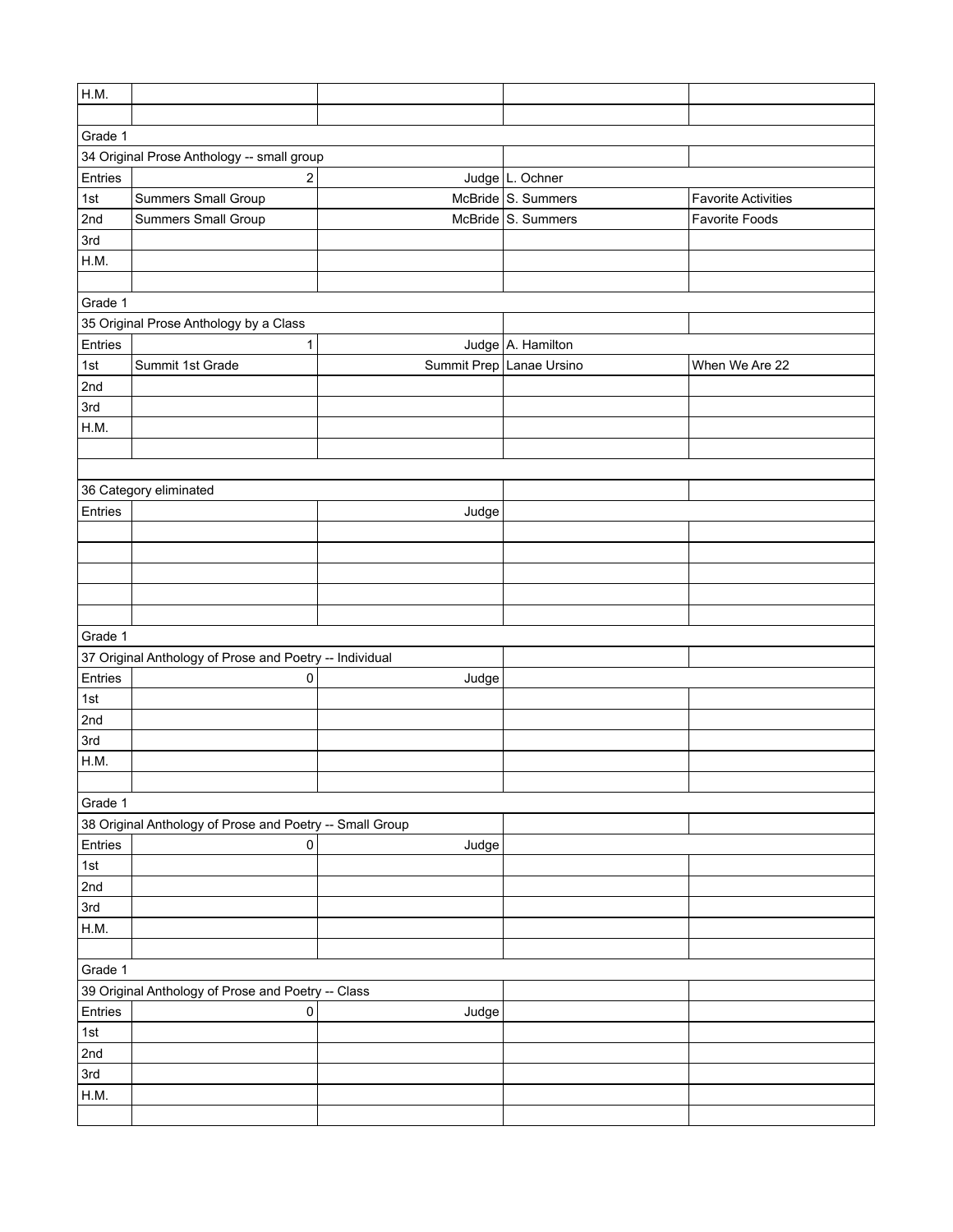| Grade 1     |                      |                                  |                              |                           |
|-------------|----------------------|----------------------------------|------------------------------|---------------------------|
| 40 Ballad   |                      |                                  |                              |                           |
| Entries     | 0                    | Judge                            |                              |                           |
| 1st         |                      |                                  |                              |                           |
| 2nd         |                      |                                  |                              |                           |
| 3rd         |                      |                                  |                              |                           |
| H.M.        |                      |                                  |                              |                           |
|             |                      |                                  |                              |                           |
|             |                      |                                  |                              |                           |
| Grade 1     |                      |                                  |                              |                           |
|             | 41 Biopoem/Geopoem   |                                  |                              |                           |
| Entries     | 6                    |                                  | Judge L. Ochner              |                           |
| 1st         | Juliana Watts        | Buell Watts Home School C. Buell |                              | Juliana                   |
| 2nd         | Juliana Watts        | Buell Home School C. Buell       |                              | Mexico                    |
| 3rd         | Olivia Guo           |                                  | Greenwood   M. Hammerschmidt | Olivia                    |
| 3rd         | Beverley Yu          |                                  | Greenwood M, Hammerschmidt   | Beverley                  |
| H.M         | Layla Lyon           |                                  | Greenwood   M. Hammerschmidt | Layla                     |
| H.M.        | Nikita Nannapaneni   |                                  | Greenwood   M. Hammerschmidt | Nikita                    |
| Grade 1     |                      |                                  |                              |                           |
| 42 Cinquain |                      |                                  |                              |                           |
| Entries     | 1                    |                                  | Judge A. Hamilton            |                           |
| 1st         | Juliana Watts        | Buell Watts Home School C. Buell |                              | Snowing and Blowing       |
| 2nd         |                      |                                  |                              |                           |
| 3rd         |                      |                                  |                              |                           |
| H.M.        |                      |                                  |                              |                           |
|             |                      |                                  |                              |                           |
| Grade 1     |                      |                                  |                              |                           |
| 43 Diamante |                      |                                  |                              |                           |
| Entries     | 9                    |                                  | Judge Tori York              |                           |
| 1st         | Juliana Watts        | Buell Watts Home School C. Buell |                              | <b>Beach House</b>        |
| 2nd         | Keylen Pickett       | Summit Prep   L. Ursino          |                              | <b>Silver Dollar City</b> |
| 3rd         | Nikita Nannapaneni   |                                  | Greenwood   M. Hammerschmidt | Dog                       |
| H.M.        | Milo Kestic          | Summit Prep L. Ursmo             |                              | The Jungle Gym            |
|             |                      |                                  |                              |                           |
| Grade 1     |                      |                                  |                              |                           |
| 44 Haiku    |                      |                                  |                              |                           |
| Entries     | 4                    |                                  | Judge A. Closser             |                           |
| 1st         | Cora Shaw            |                                  | Greenwood   M. Hammerschmidt | <b>Fall Dance</b>         |
| 2nd         | Reagan Lindsay       |                                  | Greenwood   M. Hammerschmidt | Halloween                 |
| 3rd         | Drisha Salana        |                                  | Greenwood   M. Hammerschmidt | Pumpkin                   |
| H.M.        | Alex Cimino          |                                  | Greenwood   M. Hammerschmidt | The Pumpkin               |
|             |                      |                                  |                              |                           |
| Grade 1     |                      |                                  |                              |                           |
| 45 Tanka    |                      |                                  |                              |                           |
| Entries     | 4                    |                                  | Judge A. Closser             |                           |
| 1st         | <b>Gwen Trombold</b> |                                  | Greenwood   M. Hammerschmidt | Puppies                   |
| 2nd         | Adeline Tyler        |                                  | Greenwood   M. Hammerschmidt | Turkey is Trouble         |
| 3rd         | Parker Wise          |                                  | Greenwood   M. Hammerschmidt | <b>Tigers</b>             |
| H.M.        | Olivia Guo           |                                  | Greenwood   M. Hammerschmidt | Kittens                   |
|             |                      |                                  |                              |                           |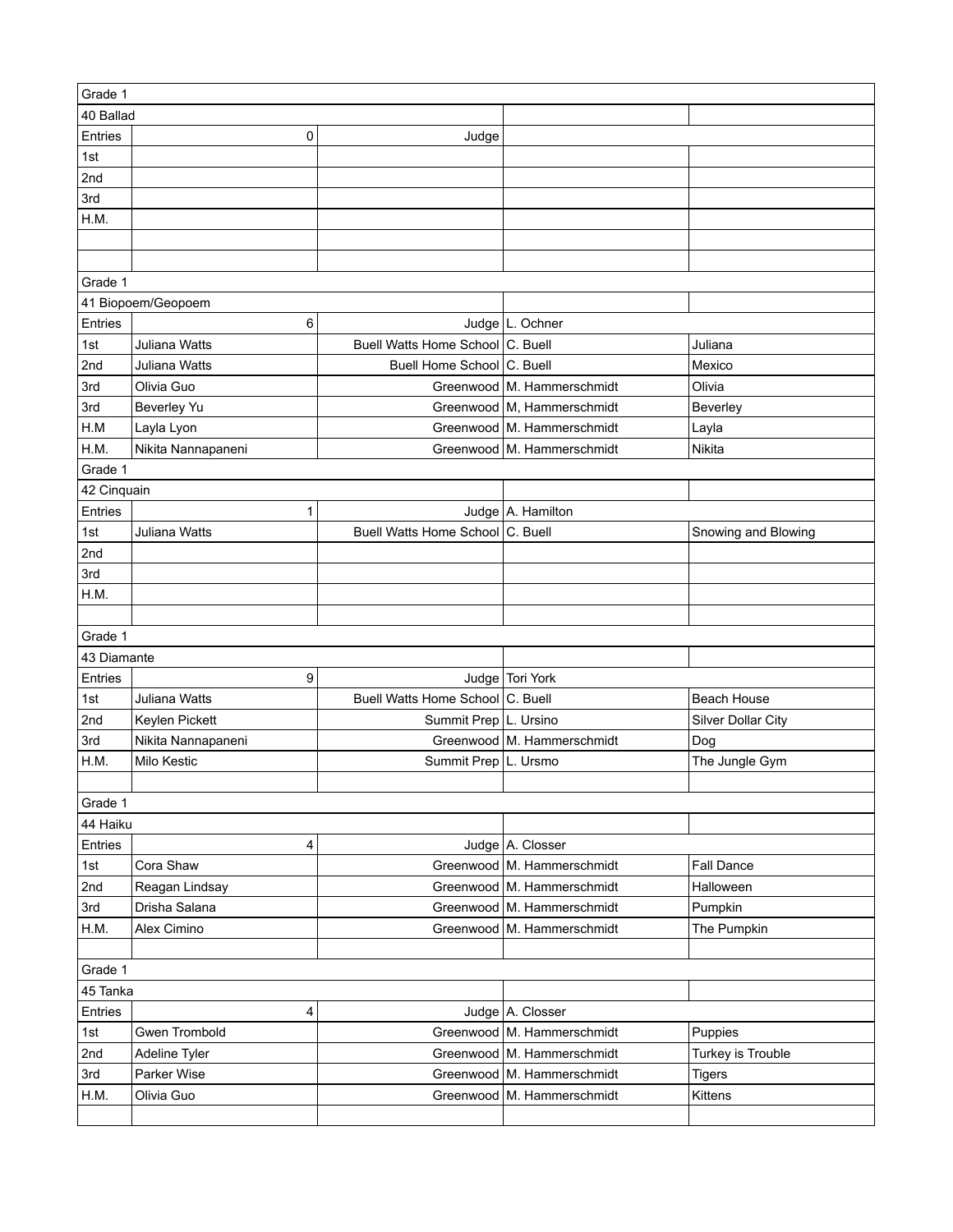| Grade 1          |                                          |                                  |                      |                       |
|------------------|------------------------------------------|----------------------------------|----------------------|-----------------------|
| 46 Parody        |                                          |                                  |                      |                       |
| Entries          | 0                                        | Judge                            |                      |                       |
| 1st              |                                          |                                  |                      |                       |
| 2nd              |                                          |                                  |                      |                       |
| 3rd              |                                          |                                  |                      |                       |
| H.M.             |                                          |                                  |                      |                       |
|                  |                                          |                                  |                      |                       |
| Grade 1          |                                          |                                  |                      |                       |
| 47 Acrostic      |                                          |                                  |                      |                       |
| Entries          | 9                                        |                                  | Judge A. Closser     |                       |
| 1st              | Paxton Jenkins                           | Summit Prep L. Ursino            |                      | All About Me          |
| 2nd              | <b>Bodhi Carver</b>                      | Summit Prep   L. Ursino          |                      | My Name Poem          |
| 3rd              | Juliana Watts                            | Buell Watts Home School C. Buell |                      | Horses                |
| H.M.             | Adi Bowling                              |                                  | Price A. Rogers      | Spring                |
|                  |                                          |                                  |                      |                       |
|                  |                                          |                                  |                      |                       |
|                  |                                          |                                  |                      |                       |
| Grade 1          |                                          |                                  |                      |                       |
| 48 Other Formula |                                          |                                  |                      |                       |
| Entries          | 3                                        |                                  | Judge K. Westerfield |                       |
| 1st              | <b>Emila Phillips</b>                    |                                  | Sweeny J. McCroskey  | Emila, That's Who!    |
| 2nd              | Natalee Degraphenreid                    |                                  | Sweeny J. McCroskey  | Natalee, That's Who!  |
| 3rd              | Aubree Boling                            | Sweeny                           | J. McCroskey         | Aubree, That's Who!   |
| H.M.             |                                          |                                  |                      |                       |
|                  |                                          |                                  |                      |                       |
| Grade 1          |                                          |                                  |                      |                       |
|                  | 49 Long Free Verse -- 11 lines or more   |                                  |                      |                       |
| Entries          | $\pmb{0}$                                | Judge                            |                      |                       |
| 1st              |                                          |                                  |                      |                       |
| 2nd              |                                          |                                  |                      |                       |
| 3rd              |                                          |                                  |                      |                       |
| H.M.             |                                          |                                  |                      |                       |
|                  |                                          |                                  |                      |                       |
| Grade 1          |                                          |                                  |                      |                       |
|                  | 50 Short Free Verse -- 10 lines or fewer |                                  |                      |                       |
| Entries          | 4                                        |                                  | Judge K. Westerfield |                       |
| 1st              | <b>Brody Miller</b>                      |                                  | McBride S. Summers   | Missouri Rivers       |
| 2nd              | Kalie Budd                               |                                  | McBride S. Summers   | <b>Cute Squirrels</b> |
| 3rd              | <b>Haylie Viles</b>                      |                                  | McBride S. Summers   | Polar Bears           |
| H.M.             | Meryck Brown                             |                                  | McBride S. Summers   | <b>Brown Bear</b>     |
|                  |                                          |                                  |                      |                       |
| Grade 1          |                                          |                                  |                      |                       |
| 51 Limerick      |                                          |                                  |                      |                       |
| Entries          | 0                                        | Judge                            |                      |                       |
| 1st              |                                          |                                  |                      |                       |
| 2nd              |                                          |                                  |                      |                       |
| 3rd              |                                          |                                  |                      |                       |
| H.M.             |                                          |                                  |                      |                       |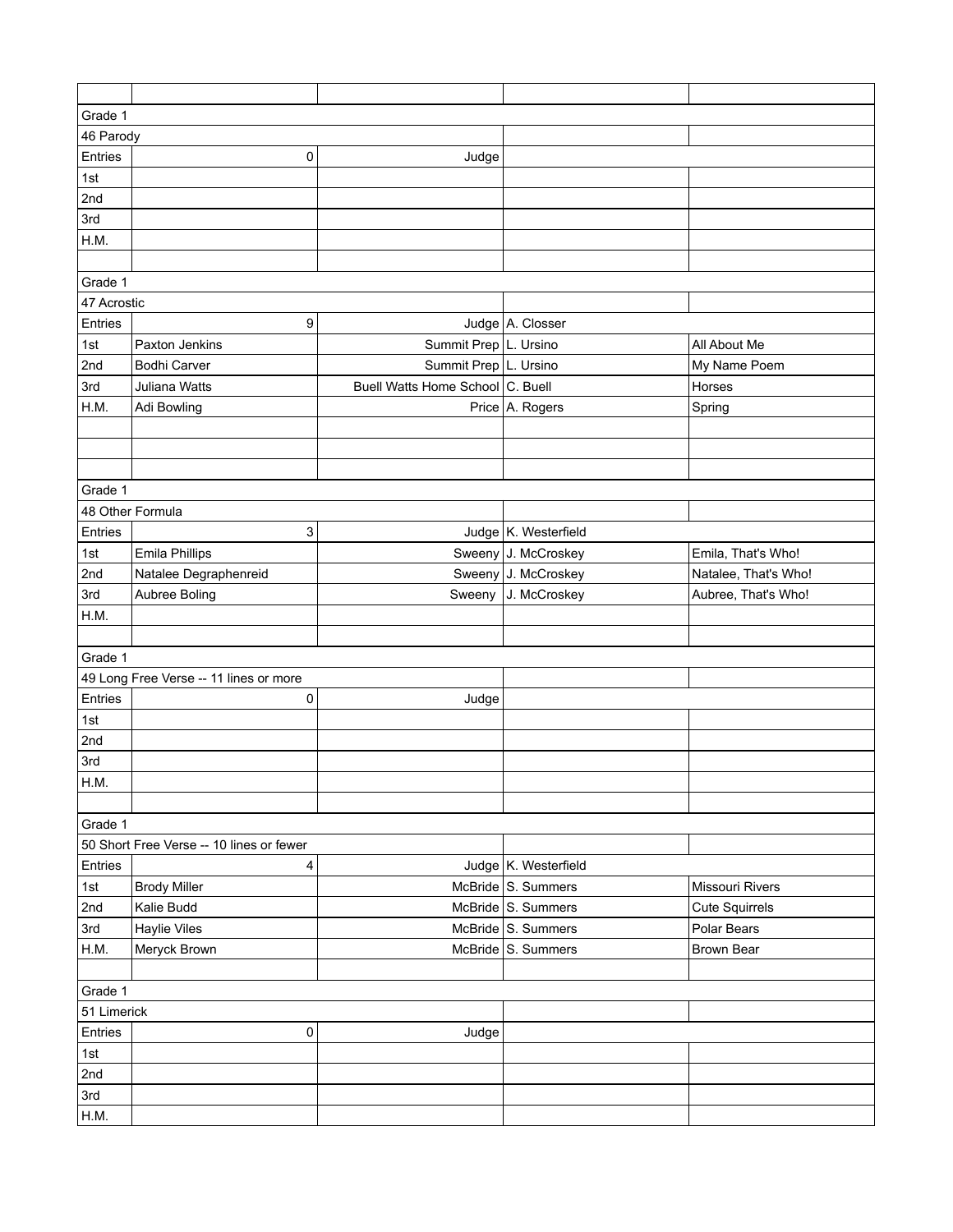| Grade 1     |                                               |       |  |
|-------------|-----------------------------------------------|-------|--|
|             | 52 Long Narrative Poetry -- 11 lines or more  |       |  |
| Entries     | $\pmb{0}$                                     | Judge |  |
| 1st         |                                               |       |  |
| 2nd         |                                               |       |  |
| 3rd         |                                               |       |  |
| H.M.        |                                               |       |  |
|             |                                               |       |  |
| Grade 1     |                                               |       |  |
|             | 53 Short Narrative Poetry -- 10 lines or less |       |  |
| Entries     | $\pmb{0}$                                     | Judge |  |
| 1st         |                                               |       |  |
| 2nd         |                                               |       |  |
| 3rd         |                                               |       |  |
| H.M.        |                                               |       |  |
|             |                                               |       |  |
| Grade 1     |                                               |       |  |
|             | 54 Original Poster Poem                       |       |  |
| Entries     | $\pmb{0}$                                     | Judge |  |
| $\vert$ 1st |                                               |       |  |
| 2nd         |                                               |       |  |
| 3rd         |                                               |       |  |
| H.M.        |                                               |       |  |
|             |                                               |       |  |
| Grade 1     |                                               |       |  |
|             | 55 Long Rhymed Poetry                         |       |  |
| Entries     | 0                                             | Judge |  |
| $\vert$ 1st |                                               |       |  |
| 2nd         |                                               |       |  |
| 3rd         |                                               |       |  |
| H.M.        |                                               |       |  |
|             |                                               |       |  |
|             |                                               |       |  |
| Grade 1     |                                               |       |  |
|             | 56 Short Rhymed Poetry                        |       |  |
| Entries     | $\mathsf{O}\xspace$                           | Judge |  |
| $\vert$ 1st |                                               |       |  |
| 2nd         |                                               |       |  |
| 3rd         |                                               |       |  |
| H.M.        |                                               |       |  |
|             |                                               |       |  |
| Grade 1     |                                               |       |  |
| 57 Sonnet   |                                               |       |  |
| Entries     | $\mathsf{O}\xspace$                           | Judge |  |
| $\vert$ 1st |                                               |       |  |
| 2nd         |                                               |       |  |
| 3rd         |                                               |       |  |
| H.M.        |                                               |       |  |
|             |                                               |       |  |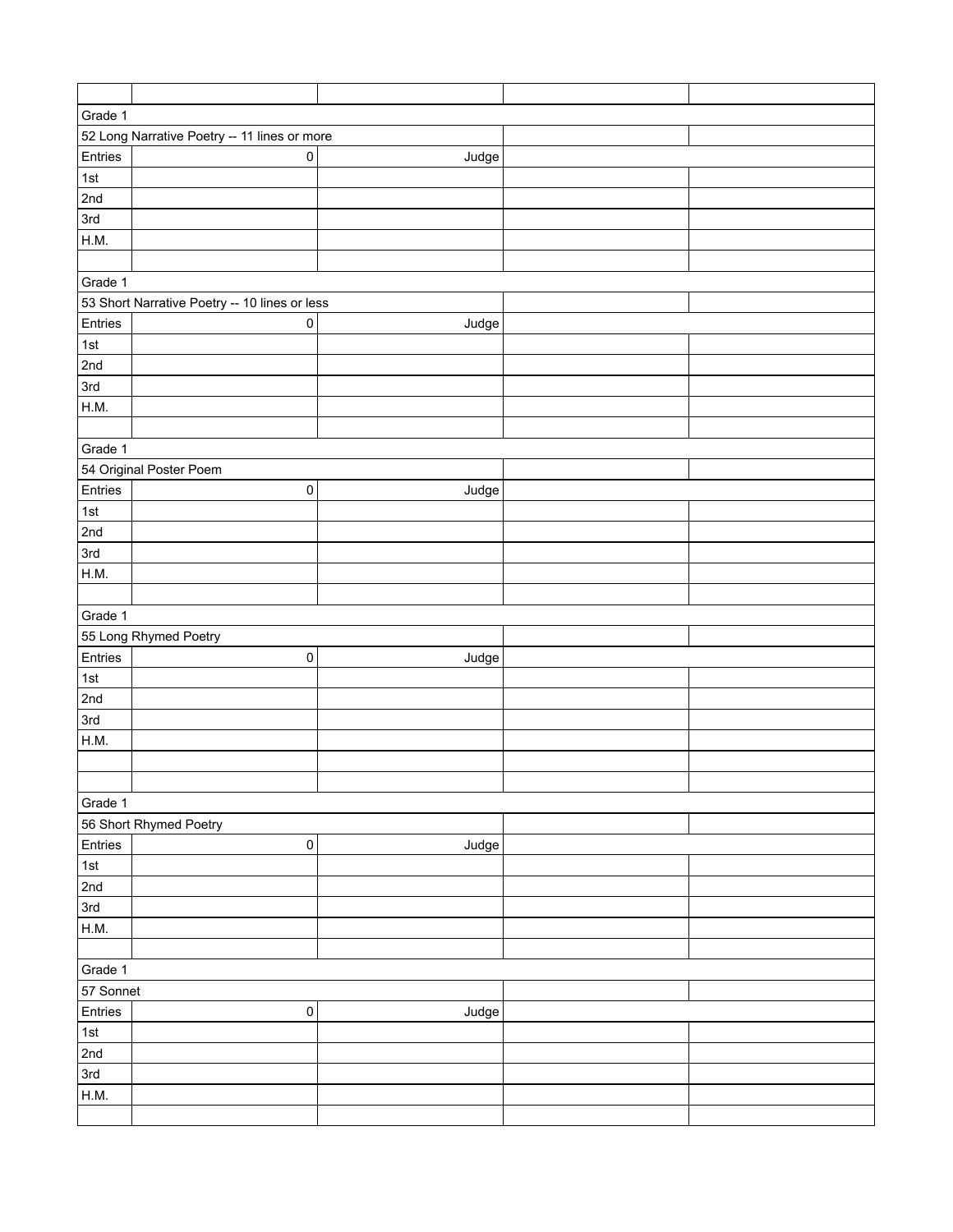| Grade 1          |                               |       |                            |                       |
|------------------|-------------------------------|-------|----------------------------|-----------------------|
| 58 Villanelle    |                               |       |                            |                       |
| Entries          | $\mathbf 0$                   | Judge |                            |                       |
| 1st              |                               |       |                            |                       |
| 2nd              |                               |       |                            |                       |
| 3rd              |                               |       |                            |                       |
| H.M.             |                               |       |                            |                       |
|                  |                               |       |                            |                       |
| Grade 1          |                               |       |                            |                       |
|                  | 59 Individual Task Analysis   |       |                            |                       |
| Entries          | 5                             |       | Judge $K$ . Moler          |                       |
| 1st              | Owen Kelb                     |       | Homeschool K. Westerfield  | How to Make a Snack   |
| 2nd              | Penelope Donn                 |       | McBride S. Summers         | How to Check-in       |
| 3rd              | Akari Murdaugh                |       | McBride S. Summers         | How to Check-in       |
| H.M.             | Graham Laurie                 |       | McBride S. Summers         | How to Tie Your Shoe  |
|                  |                               |       |                            |                       |
| Grade 1          |                               |       |                            |                       |
| 60A Editorial    |                               |       |                            |                       |
| Entries          | 0                             |       |                            |                       |
|                  |                               | Judge |                            |                       |
| $1st$            |                               |       |                            |                       |
| 2nd              |                               |       |                            |                       |
| 3rd              |                               |       |                            |                       |
| H.M.             |                               |       |                            |                       |
|                  |                               |       |                            |                       |
| Grade 1          |                               |       |                            |                       |
|                  | 60B Commentary/opinion column |       |                            |                       |
| Entries          | 0                             | Judge |                            |                       |
| 1st              |                               |       |                            |                       |
| 2nd              |                               |       |                            |                       |
| 3rd              |                               |       |                            |                       |
| H.M.             |                               |       |                            |                       |
|                  |                               |       |                            |                       |
| Grade 1          |                               |       |                            |                       |
| 61 Feature Story |                               |       |                            |                       |
| Entries          | 1                             |       | Judge K. Westerfield       |                       |
| 1st              | Cora Shaw                     |       | Greenwood M. Hammerschmidt | The Loch Ness Monster |
| 2nd              |                               |       |                            |                       |
| 3rd              |                               |       |                            |                       |
| H.M.             |                               |       |                            |                       |
|                  |                               |       |                            |                       |
| Grade 1          |                               |       |                            |                       |
| 62 News Story    |                               |       |                            |                       |
| Entries          | 0                             | Judge |                            |                       |
| $1st$            |                               |       |                            |                       |
| 2nd              |                               |       |                            |                       |
| 3rd              |                               |       |                            |                       |
| H.M.             |                               |       |                            |                       |
|                  |                               |       |                            |                       |
| Grade 1          |                               |       |                            |                       |
| 63 Sports Story  |                               |       |                            |                       |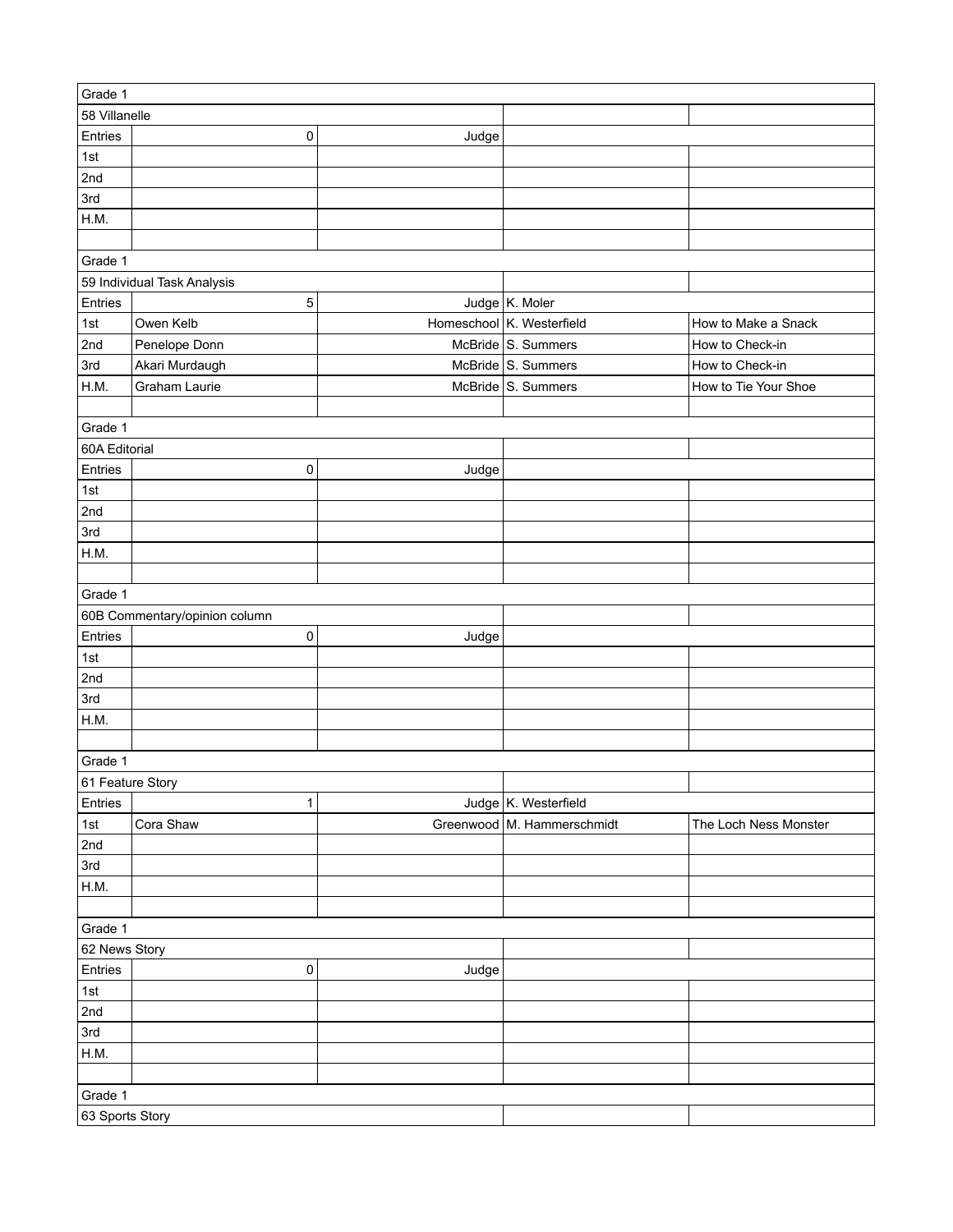| Entries<br>Judge A. Hamilton<br>McBride S. Summers<br>1st<br>Graham Laurie<br>Steph Curry<br>2nd<br>3rd<br>H.M.<br>Grade 1<br>64A School Newspaper<br>Entries<br>0<br>Judge<br> 1st <br>2nd<br>3rd<br>H.M.<br>Grade 1<br>64B School Magazine<br>Entries<br>$\pmb{0}$<br>Judge<br>1st<br>2nd<br>3rd<br>H.M.<br>Grade 1<br>65 Spoken word poetry script<br>Entries<br>$\mathsf 0$<br>Judge<br>1st<br>2nd<br>3rd<br>H.M.<br>Grade 1<br>66 Commercial Script<br>Entries<br> 0 <br>Judge<br>1st<br>2nd<br>3rd<br>H.M.<br>Grade 1 |
|-----------------------------------------------------------------------------------------------------------------------------------------------------------------------------------------------------------------------------------------------------------------------------------------------------------------------------------------------------------------------------------------------------------------------------------------------------------------------------------------------------------------------------|
|                                                                                                                                                                                                                                                                                                                                                                                                                                                                                                                             |
|                                                                                                                                                                                                                                                                                                                                                                                                                                                                                                                             |
|                                                                                                                                                                                                                                                                                                                                                                                                                                                                                                                             |
|                                                                                                                                                                                                                                                                                                                                                                                                                                                                                                                             |
|                                                                                                                                                                                                                                                                                                                                                                                                                                                                                                                             |
|                                                                                                                                                                                                                                                                                                                                                                                                                                                                                                                             |
|                                                                                                                                                                                                                                                                                                                                                                                                                                                                                                                             |
|                                                                                                                                                                                                                                                                                                                                                                                                                                                                                                                             |
|                                                                                                                                                                                                                                                                                                                                                                                                                                                                                                                             |
|                                                                                                                                                                                                                                                                                                                                                                                                                                                                                                                             |
|                                                                                                                                                                                                                                                                                                                                                                                                                                                                                                                             |
|                                                                                                                                                                                                                                                                                                                                                                                                                                                                                                                             |
|                                                                                                                                                                                                                                                                                                                                                                                                                                                                                                                             |
|                                                                                                                                                                                                                                                                                                                                                                                                                                                                                                                             |
|                                                                                                                                                                                                                                                                                                                                                                                                                                                                                                                             |
|                                                                                                                                                                                                                                                                                                                                                                                                                                                                                                                             |
|                                                                                                                                                                                                                                                                                                                                                                                                                                                                                                                             |
|                                                                                                                                                                                                                                                                                                                                                                                                                                                                                                                             |
|                                                                                                                                                                                                                                                                                                                                                                                                                                                                                                                             |
|                                                                                                                                                                                                                                                                                                                                                                                                                                                                                                                             |
|                                                                                                                                                                                                                                                                                                                                                                                                                                                                                                                             |
|                                                                                                                                                                                                                                                                                                                                                                                                                                                                                                                             |
|                                                                                                                                                                                                                                                                                                                                                                                                                                                                                                                             |
|                                                                                                                                                                                                                                                                                                                                                                                                                                                                                                                             |
|                                                                                                                                                                                                                                                                                                                                                                                                                                                                                                                             |
|                                                                                                                                                                                                                                                                                                                                                                                                                                                                                                                             |
|                                                                                                                                                                                                                                                                                                                                                                                                                                                                                                                             |
|                                                                                                                                                                                                                                                                                                                                                                                                                                                                                                                             |
|                                                                                                                                                                                                                                                                                                                                                                                                                                                                                                                             |
|                                                                                                                                                                                                                                                                                                                                                                                                                                                                                                                             |
|                                                                                                                                                                                                                                                                                                                                                                                                                                                                                                                             |
|                                                                                                                                                                                                                                                                                                                                                                                                                                                                                                                             |
|                                                                                                                                                                                                                                                                                                                                                                                                                                                                                                                             |
|                                                                                                                                                                                                                                                                                                                                                                                                                                                                                                                             |
|                                                                                                                                                                                                                                                                                                                                                                                                                                                                                                                             |
|                                                                                                                                                                                                                                                                                                                                                                                                                                                                                                                             |
|                                                                                                                                                                                                                                                                                                                                                                                                                                                                                                                             |
|                                                                                                                                                                                                                                                                                                                                                                                                                                                                                                                             |
|                                                                                                                                                                                                                                                                                                                                                                                                                                                                                                                             |
|                                                                                                                                                                                                                                                                                                                                                                                                                                                                                                                             |
| 67 Dialogue (Skit)                                                                                                                                                                                                                                                                                                                                                                                                                                                                                                          |
| Entries<br>0<br>Judge                                                                                                                                                                                                                                                                                                                                                                                                                                                                                                       |
| $\vert$ 1st                                                                                                                                                                                                                                                                                                                                                                                                                                                                                                                 |
| 2nd                                                                                                                                                                                                                                                                                                                                                                                                                                                                                                                         |
| 3rd                                                                                                                                                                                                                                                                                                                                                                                                                                                                                                                         |
| H.M.                                                                                                                                                                                                                                                                                                                                                                                                                                                                                                                        |
|                                                                                                                                                                                                                                                                                                                                                                                                                                                                                                                             |
| Grade 1                                                                                                                                                                                                                                                                                                                                                                                                                                                                                                                     |
| 68 Play Script                                                                                                                                                                                                                                                                                                                                                                                                                                                                                                              |
| Entries<br>$\pmb{0}$<br>Judge                                                                                                                                                                                                                                                                                                                                                                                                                                                                                               |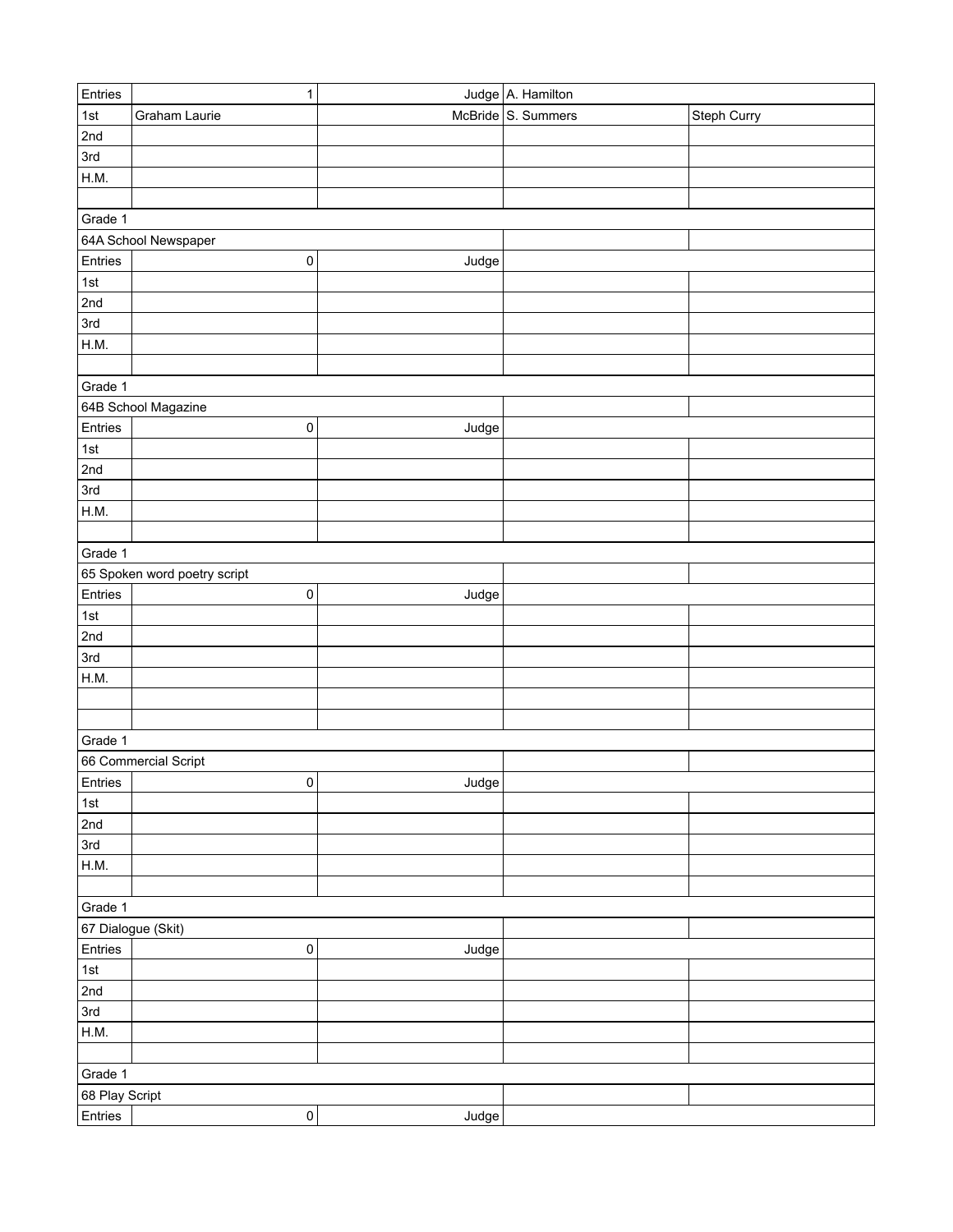| 1st           |                                                          |       |                              |                                                 |  |  |  |  |
|---------------|----------------------------------------------------------|-------|------------------------------|-------------------------------------------------|--|--|--|--|
| 2nd           |                                                          |       |                              |                                                 |  |  |  |  |
| 3rd           |                                                          |       |                              |                                                 |  |  |  |  |
| H.M.          |                                                          |       |                              |                                                 |  |  |  |  |
|               |                                                          |       |                              |                                                 |  |  |  |  |
| Grade 1       |                                                          |       |                              |                                                 |  |  |  |  |
| 69 Screenplay |                                                          |       |                              |                                                 |  |  |  |  |
| Entries       | 0                                                        | Judge |                              |                                                 |  |  |  |  |
| 1st           |                                                          |       |                              |                                                 |  |  |  |  |
| 2nd           |                                                          |       |                              |                                                 |  |  |  |  |
| 3rd           |                                                          |       |                              |                                                 |  |  |  |  |
| H.M.          |                                                          |       |                              |                                                 |  |  |  |  |
|               |                                                          |       |                              |                                                 |  |  |  |  |
| Grade 1       |                                                          |       |                              |                                                 |  |  |  |  |
|               | 70 Individual or Group Community Response                |       |                              |                                                 |  |  |  |  |
| Entries       | 1                                                        |       | Judge A. Hamilton            |                                                 |  |  |  |  |
|               |                                                          |       |                              | How Would You Make All                          |  |  |  |  |
|               |                                                          |       |                              | Parks & Playgrounds Safe for                    |  |  |  |  |
| 1st           | 1st Grade Helpful Hedgehogs                              |       | Greenwood   Hammerschmidt    | Children in Springfield?                        |  |  |  |  |
| 2nd           |                                                          |       |                              |                                                 |  |  |  |  |
| 3rd           |                                                          |       |                              |                                                 |  |  |  |  |
| H.M.          |                                                          |       |                              |                                                 |  |  |  |  |
|               |                                                          |       |                              |                                                 |  |  |  |  |
|               |                                                          |       |                              |                                                 |  |  |  |  |
| Grade 1       |                                                          |       |                              |                                                 |  |  |  |  |
|               |                                                          |       |                              |                                                 |  |  |  |  |
|               | 71 Individual or group Writing Rocks                     |       |                              |                                                 |  |  |  |  |
| Entries       | $\mathbf{1}$                                             |       | Judge A. Hamilton            |                                                 |  |  |  |  |
| 1st           | 1st Grade Class                                          |       | Greenwood   M. Hammerschmidt | Helpful Hedgehogs Think<br><b>Writing Rocks</b> |  |  |  |  |
| 2nd           |                                                          |       |                              |                                                 |  |  |  |  |
| 3rd           |                                                          |       |                              |                                                 |  |  |  |  |
| H.M.          |                                                          |       |                              |                                                 |  |  |  |  |
|               |                                                          |       |                              |                                                 |  |  |  |  |
| Grade 1       |                                                          |       |                              |                                                 |  |  |  |  |
|               | 72 Indivi grades 5-10 only                               |       |                              |                                                 |  |  |  |  |
| Entries       |                                                          |       |                              |                                                 |  |  |  |  |
| 1st           |                                                          |       |                              |                                                 |  |  |  |  |
| 2nd           |                                                          |       |                              |                                                 |  |  |  |  |
| 3rd           |                                                          |       |                              |                                                 |  |  |  |  |
| H.M.          |                                                          |       |                              |                                                 |  |  |  |  |
|               |                                                          |       |                              |                                                 |  |  |  |  |
| Grade 1       |                                                          |       |                              |                                                 |  |  |  |  |
|               | 73 Individual or group Promote Writing                   |       |                              |                                                 |  |  |  |  |
| Entries       | $\mathsf{O}\xspace$                                      | Judge |                              |                                                 |  |  |  |  |
| 1st           |                                                          |       |                              |                                                 |  |  |  |  |
| 2nd           |                                                          |       |                              |                                                 |  |  |  |  |
| 3rd           |                                                          |       |                              |                                                 |  |  |  |  |
| H.M.          |                                                          |       |                              |                                                 |  |  |  |  |
|               |                                                          |       |                              |                                                 |  |  |  |  |
| Grade 1       | 74 Individual graphic adaptation of Published Literature |       |                              |                                                 |  |  |  |  |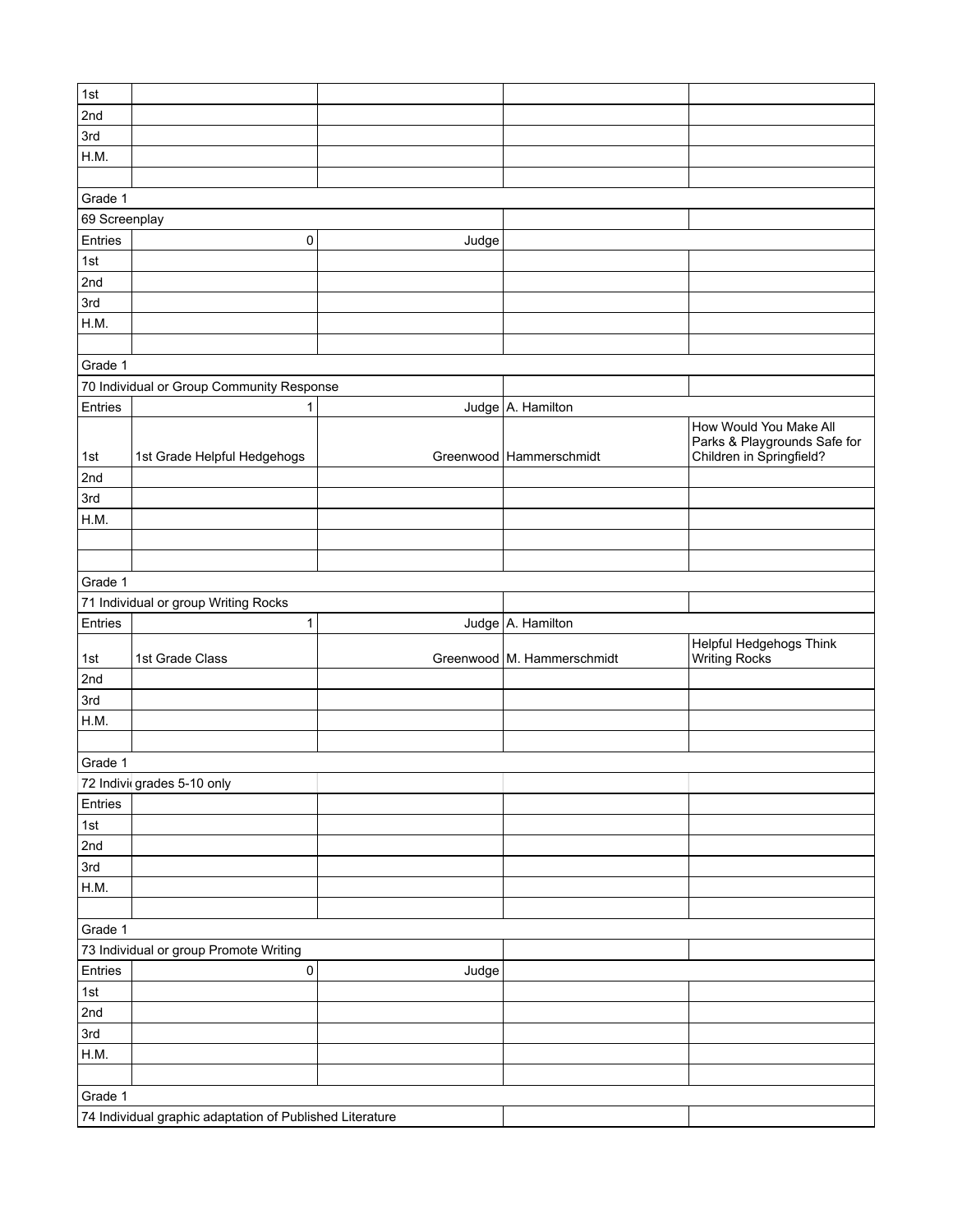| Entries                                          | 4                                                |                                  | Judge A. Lee                 |                               |  |  |  |
|--------------------------------------------------|--------------------------------------------------|----------------------------------|------------------------------|-------------------------------|--|--|--|
| 1st                                              | Penelope Donn                                    |                                  | McBride S. Summers           | Gingerbread Boy               |  |  |  |
| 2nd                                              | Nevaeh Pindris                                   |                                  | McBride S. Summers           | Gingerbread                   |  |  |  |
| 3rd                                              | Pierce Hayter                                    |                                  | McBride S. Summers           | Little Red Hen                |  |  |  |
| H.M.                                             | Pierce Hayter                                    |                                  | McBride S. Summers           | Gingerbread Boy               |  |  |  |
|                                                  |                                                  |                                  |                              |                               |  |  |  |
|                                                  |                                                  |                                  |                              |                               |  |  |  |
|                                                  | 75 Individual original writing with original art |                                  |                              |                               |  |  |  |
| Entries                                          | 5                                                |                                  | Judge A. Lee                 |                               |  |  |  |
| 1st                                              | Cora Shaw                                        |                                  | Greenwood M. Hammerschmidt   | The Night Before Thanksgiving |  |  |  |
| 2 <sub>nd</sub>                                  | Layla Lyon                                       |                                  | Greenwood M. Hammerschmidt   | It was Thanksgiving           |  |  |  |
| 3rd                                              | Olivia Guo                                       |                                  | Greenwood   M. Hammerschmidt | A turkey named Turkey         |  |  |  |
| H.M.                                             | Louise Zimmerman                                 |                                  | Greenwood   M. Hammerschmidt | Once There was a Turkey       |  |  |  |
| H.M.                                             | Juliana Watts                                    | Buell Watts Home School C. Buell |                              | I Love Flowers                |  |  |  |
| Grade 1                                          |                                                  |                                  |                              |                               |  |  |  |
|                                                  | 76 Individual Collage                            |                                  |                              |                               |  |  |  |
| Entries                                          | 0                                                | Judge                            |                              |                               |  |  |  |
| $1st$                                            |                                                  |                                  |                              |                               |  |  |  |
| 2nd                                              |                                                  |                                  |                              |                               |  |  |  |
| 3rd                                              |                                                  |                                  |                              |                               |  |  |  |
| H.M.                                             |                                                  |                                  |                              |                               |  |  |  |
|                                                  |                                                  |                                  |                              |                               |  |  |  |
| Grade 1                                          |                                                  |                                  |                              |                               |  |  |  |
|                                                  | 77 Individual Drawing                            |                                  |                              |                               |  |  |  |
| Entries                                          | 0                                                | Judge                            |                              |                               |  |  |  |
| 1st                                              |                                                  |                                  |                              |                               |  |  |  |
| 2nd                                              |                                                  |                                  |                              |                               |  |  |  |
| 3rd                                              |                                                  |                                  |                              |                               |  |  |  |
| H.M.                                             |                                                  |                                  |                              |                               |  |  |  |
|                                                  |                                                  |                                  |                              |                               |  |  |  |
| Grade 1                                          |                                                  |                                  |                              |                               |  |  |  |
|                                                  | 78 Individual Painting                           |                                  |                              |                               |  |  |  |
| Entries                                          | 0                                                | Judge                            |                              |                               |  |  |  |
| 1st                                              |                                                  |                                  |                              |                               |  |  |  |
| 2nd                                              |                                                  |                                  |                              |                               |  |  |  |
| 3rd                                              |                                                  |                                  |                              |                               |  |  |  |
| H.M.                                             |                                                  |                                  |                              |                               |  |  |  |
|                                                  |                                                  |                                  |                              |                               |  |  |  |
|                                                  |                                                  |                                  |                              |                               |  |  |  |
| Grade 1<br>79 Individual 3-Dimensional Structure |                                                  |                                  |                              |                               |  |  |  |
|                                                  |                                                  |                                  |                              |                               |  |  |  |
| Entries                                          |                                                  | Judge                            |                              |                               |  |  |  |
| 1st                                              |                                                  |                                  |                              |                               |  |  |  |
| 2nd                                              |                                                  |                                  |                              |                               |  |  |  |
| 3rd                                              |                                                  |                                  |                              |                               |  |  |  |
| H.M.                                             |                                                  |                                  |                              |                               |  |  |  |
|                                                  |                                                  |                                  |                              |                               |  |  |  |
| Grade 1                                          |                                                  |                                  |                              |                               |  |  |  |
| 80 Group Project                                 |                                                  |                                  |                              |                               |  |  |  |
| Entries                                          |                                                  | Judge                            |                              |                               |  |  |  |
| 1st                                              |                                                  |                                  |                              |                               |  |  |  |